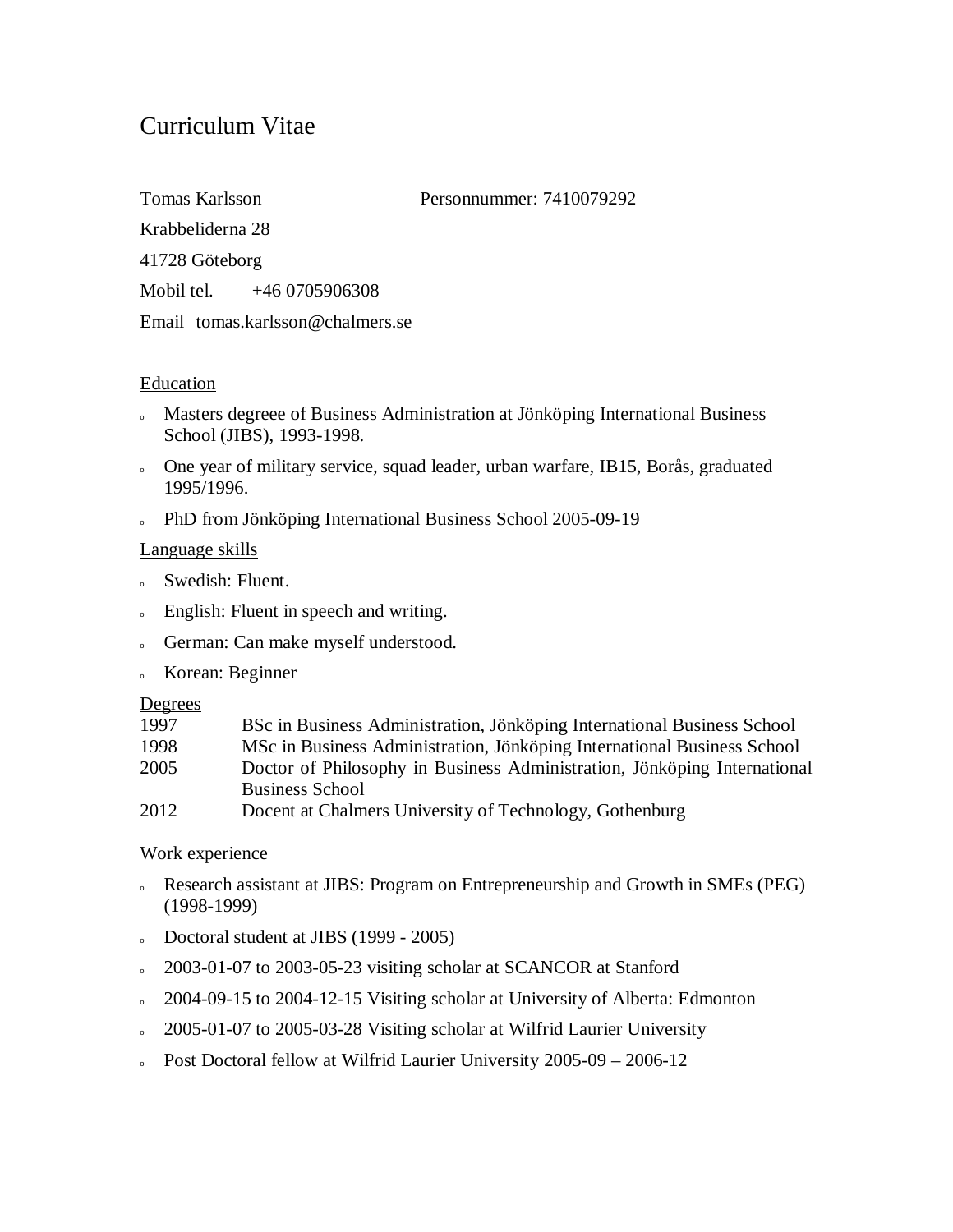- o Doctoral Course, Computer assisted qualitative analysis: Qualitative methods, Jönköping International Business School 2005, 2007
- o Postdoctoral fellow/visiting academic, Queensland University of Technology, 2007- $02-15 - 2007-12-15$
- <sup>o</sup> Assistant professor at Jönköping International Business School 2008-2009
- <sup>o</sup> Assistant professor at Campus el Sabio, October-November 2008
- Associate professor (lektor) at Lund University 2009-2013
- o Programme Manager: Masters programme in entrepreneurship at Lund University 2009-12
- o Docent at Managing Organizational Renewal and Entrepreneurship (MORE) at Chalmers University of Technology, Gothenburg, 2012-

## Articles

- 1. Karlsson, T., and Moberg, K. (2013) Improving perceived entrepreneurial abilities through education: Exploratory testing of an entrepreneurial self efficacy scale in a pre-post setting, *International Journal of Management Education*, Volume 11, Issue 1, March, Pages 1–11
- 2. Karlsson, Tomas, & Wigren, Caroline. (2012). Start-ups among university employees: the influence of legitimacy, human capital and social capital. The Journal of Technology Transfer, 37(3), 297-312.
- 3. Honig, B., and Karlsson, T. (2010) Social capital and the modern incubator: A comparison In and Out group Social Networks. Journal of Small Business and Entrepreneurship.
- 4. Tomas Karlsson & Amanda Elam (2009) What research matters? Factors that drive the impact of articles in Journal of Business Venturing, Working Paper Series, Lund Institute of Economic Research.
- 5. Tomas Karlsson (2009) Emergence and Development of Entrepreneurship Research 1989-2009: Keywords and Collocations, Working Paper Series, Lund Institute of Economic Research.
- *6.* Tomas Karlsson and Benson Honig (2009), Judging a Business by its Cover: An Institutional Perspective on New Venture Adoption of the Business Plan, *Journal of Business Venturing.*
- 7. Tomas Karlsson and Benson Honig (2006), Norms Surrounding Business Plans And Their Effect On Entrepreneurial Behavior. *Frontiers of Entrepreneurship Research*.
- 8. Benson Honig and Tomas Karlsson (2004), Institutional forces and the written business plan*, Journal of Management* 30(1) 29-84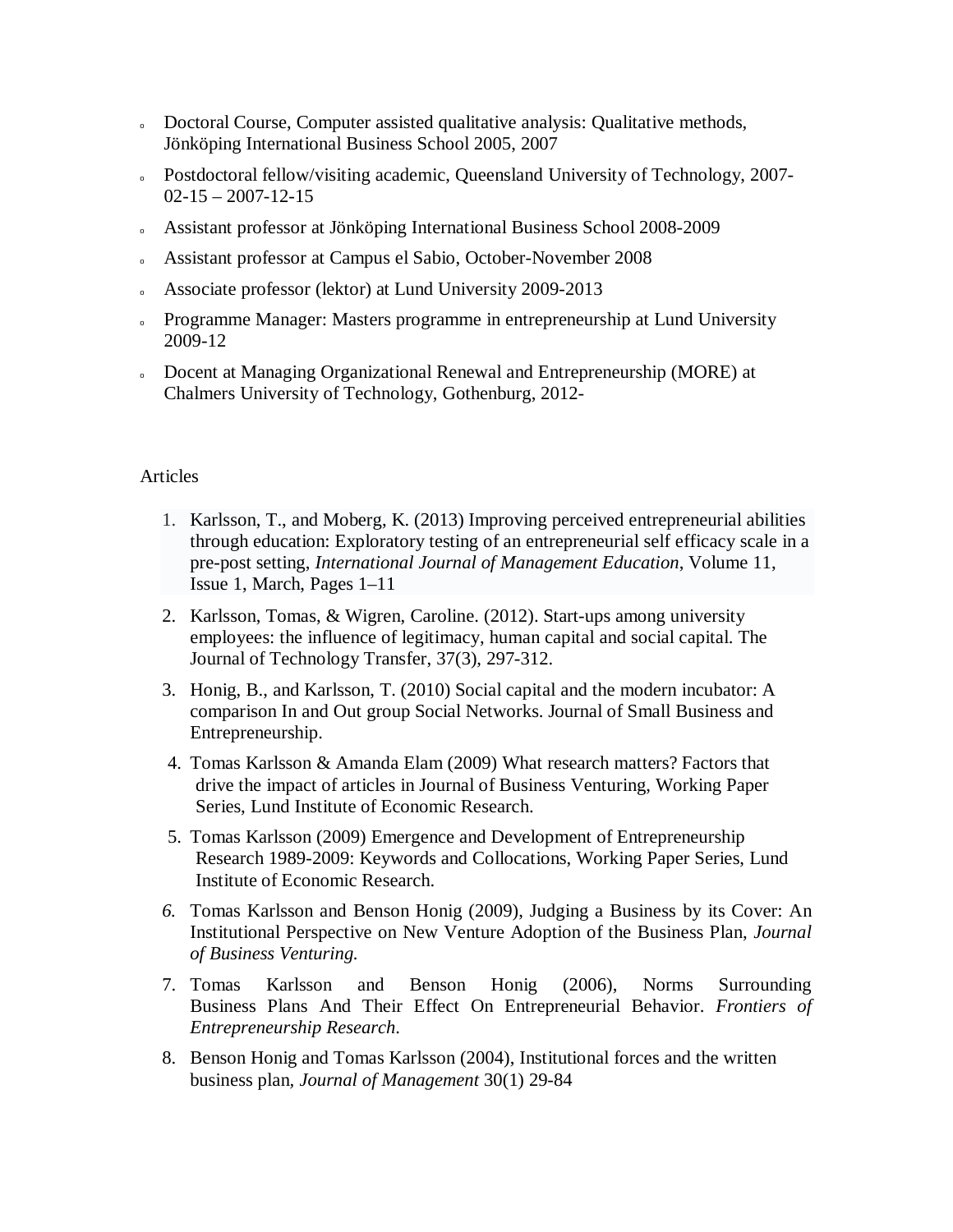9. Honig, B. & Karlsson, T. (2001), *Business planning and the nascent entrepreneur: An empirical study of normative behaviour*, in W. D. Bygrave (Ed.), Frontiers of entrepreneurship research. Babson Park: P & R Publications.

## Books and Reports

- 1. Tomas Karlsson (2005) Business plans in new ventures: An institutional perspective, Doctoral Dissertation, Jönköping International Business School
- 2. Tomas Karlsson, (2002) Networks: markets as organizations and organizations as markets, in Henrik Agndal and Björn Axelsson (eds) *Networks and Business Renewal*, Research report, Jönköping International Business School, Jönköping
- 3. Tomas Karlsson & Johan Junehed, (2001) *Entrepreneurial opportunity development*, Research report, Jönköping International Business School, Jönköping
- 4. Tomas Karlsson, (1998) *Warmer faster: Flexibility and innovations in the oven industry*, Master thesis in business administration, Jönköping International Business School, Jönköping.
- 5. Tomas Karlsson & Lutz Roth (1998) *Commuting in the Jönköping Region: Spatial Interaction and Development of Functional Regions,* Bachelor thesis in economics, Jönköping International Business School, Jönköping.
- 6. Fischerström, Karlsson, Lövquist, (1997) *Att marknadsföra exportstöd till företag i Jönköpings län: en probleminventering med åtgärdsförslag gjord på uppdrag av Länsstyrelsen*, Bachelor thesis in business administration, Jönköping International Business School, Jönköping.

## Book Chapters

- 1. Karlsson, T., Honig, B., Welter, F., Shakked, L., Sadaovski, A. (2005) A Cross-National comparison of incubated organizations: An Institutional Perspective. In I Shepherd, D., Katz, J (eds.) International Entrepreneurship, Amsterdam: Elsevier.
- 2. Benson Honig, Per Davidsson & Tomas Karlsson, (2005) Learning Strategies of Nascent Entrepreneurs, in Sanchez & Heene (eds) Research in Competence Based Management: A Focused issue on managing knowledge assets and organizational learning, Amsterdam: Elsevier

## Conference papers

Karlsson, T., and Moberg, K. (2012) Improving perceived entrepreneurial abilities through education: Exploratory testing of an entrepreneurial self efficacy scale in a prepost setting, EURAM.

Tomas Karlsson, Hans Landström and Marie Löwegren (2011), Integrating entrepreneurship theories and concepts in entrepreneurship education. Presented at Nordic Academy of Management, Stockholm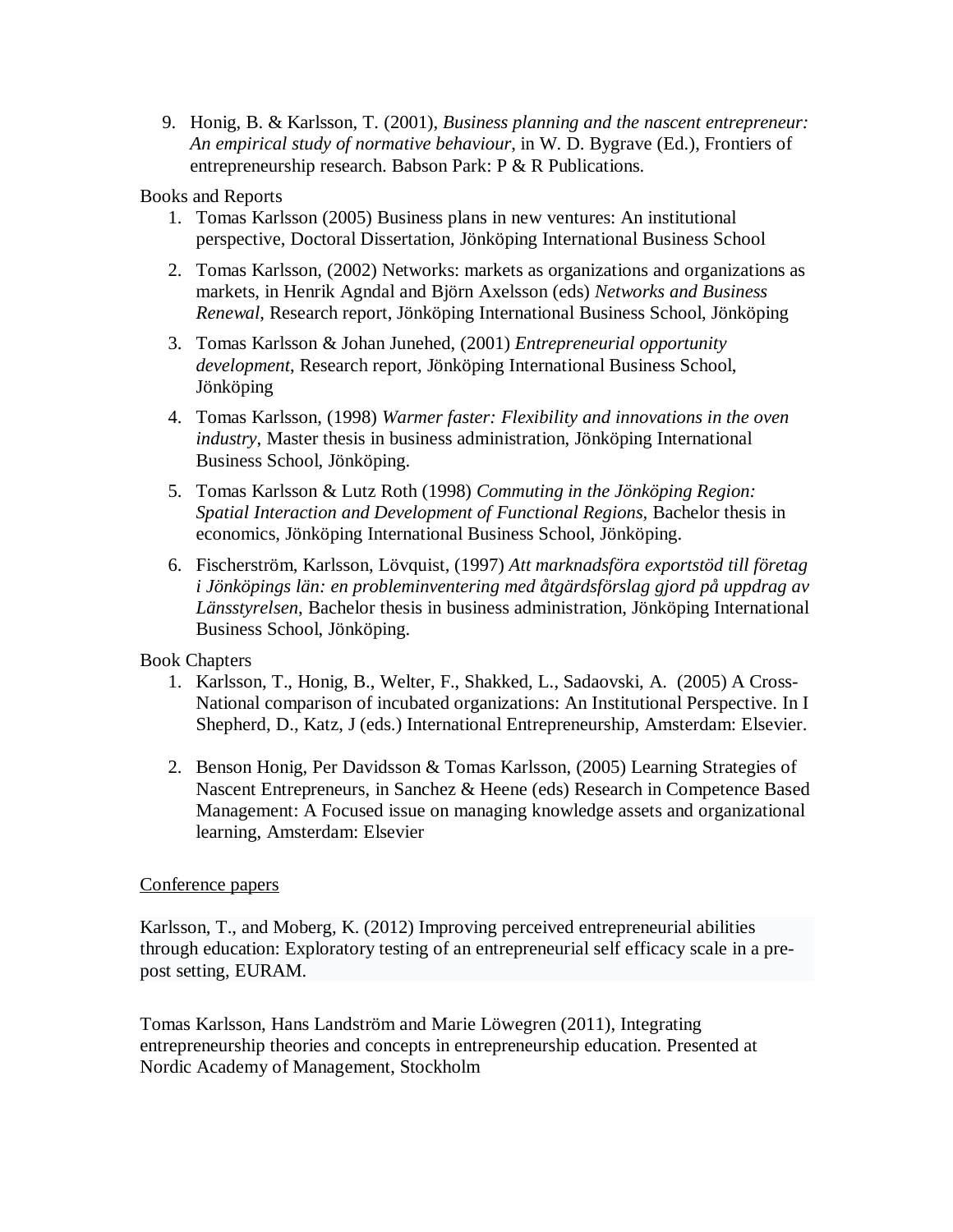Tomas Karlsson and Caroline Wigren (2008), The start up of new businesses by scientists: Liabilities of newness and beyond, accepted to RENT conference 2008, Lisbon

Benson Honig, Tomas Karlsson Social capital and the modern incubator: A comparison of in group and out group social networks, Babson College Research Conference, Madrid (2007)

Tomas Karlsson & Benson Honig, Business Planning Practices in New Ventures: An Institutional Perspective, Babson College Research Conference, Madrid (2007)

Benson Honig and Tomas Karlsson, Business planning in nascent organizations: Institutional and social identity determinants of planning behaviour, Academy of Management Conference, New Orleans (2004)

Tomas Karlsson: The institutionalization process of business plans in new organizations: the case of written business plans, Nordic Conference on Small Business Management, (2004)

Tomas Karlsson, *The Paradox of Newness: Resistance and Compliance*, Nordic Academy of Management, Reykjavik, (2003)

Tomas Karlsson and Johan Wiklund, *New Venture Responses to Institutional Pressures*, Academy of Management Conference Seattle (2003)

Benson Honig and Tomas Karlsson, *The Institutional Context of Business Planning for Nascent Organizations in Two Countries,* Academy of Management Conference, Seattle (2003)

Benson Honig and Tomas Karlsson, *Institutional forces and the written business plan*, Academy of Management Conference, Denver (2002).

Benson Honig and Tomas Karlsson, *Institutional forces and the written business plan*, Academy of Management Conference, Denver (2002).

Tomas Karlsson, *Responses in nascent organizations to institutional pressures for business planning,* Dissertation manuscript, accepted for presentation at BKERC doctoral consortium, Boulder (2002).

Tomas Karlsson, *Lecturing, financing, rationalizing and indoctrinating new organizations: Business planning described as an institution*, European Academy of Management Conference, Stockholm (2002).

Tomas Karlsson, *Describing the institutional processes influencing emerging firms and their taken for granted business plans,* presented at Nordic academy of management, doctoral consortium, Uppsala (2001).

Benson Honig and Tomas Karlsson, *Business planning and the nascent entrepreneur: A multi-methodological approach to normative behaviour*, presented at Academy of Management conference, Washington (2001).

Tomas Karlsson, *The Opportunity Development Process*, presented at Babson conference, Jönköping (2001).